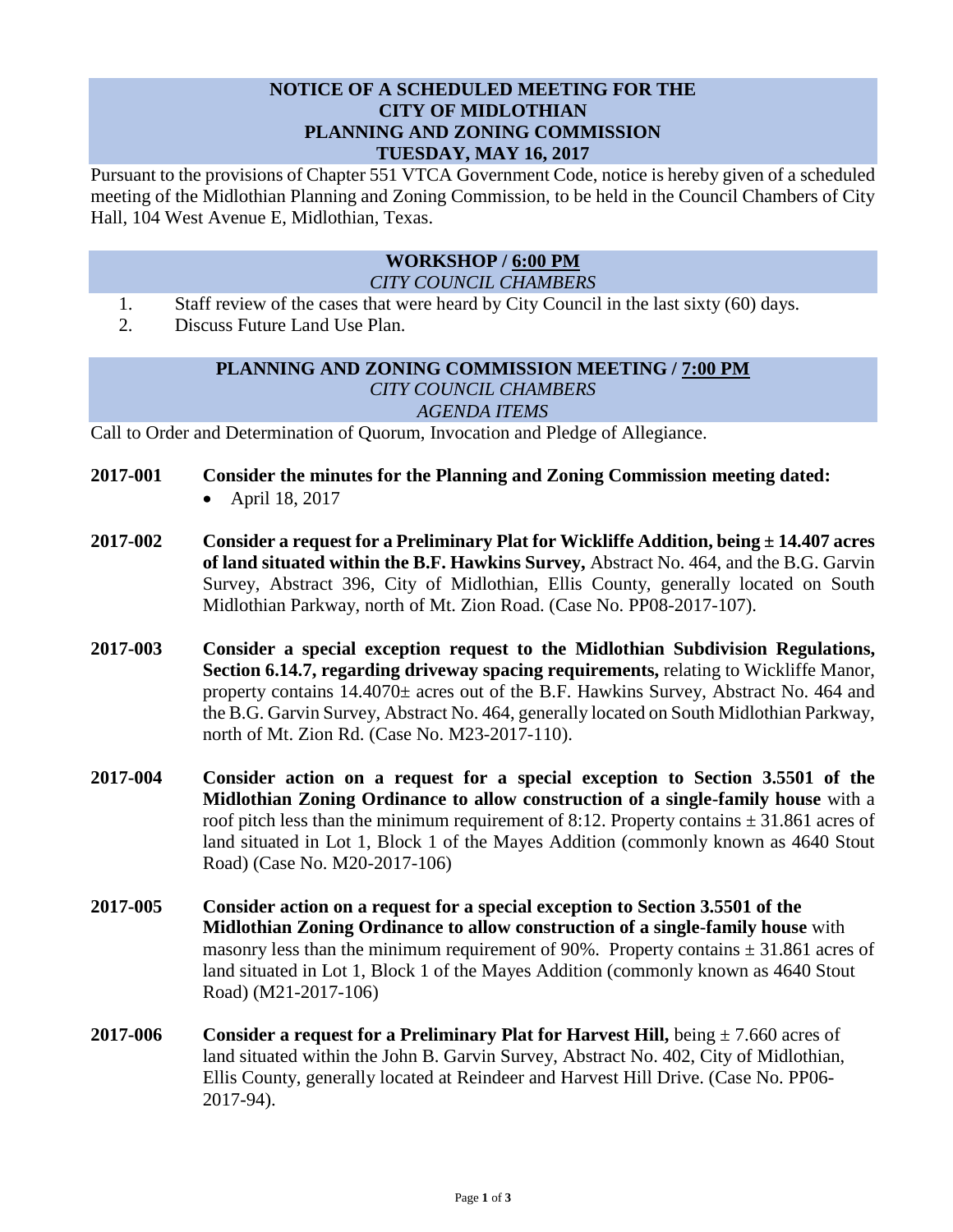- **2017-007 Conduct a public hearing and consider a request for a Specific Use Permit (SUP) to allow for the use of a grocery store, and to consider a request for approval of the associated site plan, elevations, and landscape.** Property contains ±2.3398 acres situated within the John B. Gavin Survey, Abstract No. 402, City of Midlothian, Ellis County, generally located at Reindeer and Harvest Hill Drive. (SUP13-2017-104).
- **2017-008 Conduct a public hearing and consider a request for a Replat of Four Trees Addition, Lots 14-31, Block D, situated within the S. Fredrick Survey,** Abstract No. 357, the E. Bryson Survey, Abstract No. 117 and the John Crane Survey, Abstract No. 246, generally located at the northeast corner of future North Walnut Grove Road and West Shiloh Road (Case No. RP01-2017-93).
- **2017-009 Conduct a public hearing and consider and act upon a request for a Specific Use Permit (SUP) for a secondary dwelling unit,** situated in Lot 118 of Northridge Addition, Unit IV, located at 537 Rolling Hills Drive. (Case No. SUP12-2017-103)
- **2017-010 Conduct a public hearing and consider a request for a Specific Use Permit (SUP) to allow for the use of a furniture construction shop.** Legal Description 4RA, Midwest Industrial Park, located at 2104 N. Highway 67. (Case No. SUP08-2017-97)
- **2017-011 Conduct a public hearing and consider a request for a Specific Use Permit (SUP) to allow for the use of a gasoline station with retail sales and to consider a request for approval of the associated site plan, elevations, and landscape plan.** Property contains  $\pm 1.044$  acres, a portion of the Hawkins Midlothian Development, City of Midlothian, Ellis County, generally located at FM 663 and Hawkins Run Rd. (SUP10- 2017-99).
- **2017-012 Conduct a public hearing and consider and act upon a request to rezone 14.066± acres of land from Single Family One (SF-1) and Agricultural (A) District to a Planned Development District (PD) for Commercial (C) uses and granting a Specific Use Permit (SUP) for a mini-warehouse facility.** Property is located in the Martha Brenan Survey, Abstract No. 43, generally located 900 feet north of McAlpin Road, East side of FM 663 (Case No. Z28-2017-105).
- **2017-013 Conduct a public hearing and consider and act upon a request to rezone .1601± acres of land from Residential 3 (R-3) to an Urban Village Planned Development District (PD).** Property is located at Lot 5, Block 37, generally located on South 5<sup>th</sup> Street and Avenue H (203 S. 5<sup>th</sup> Street) (Case No. Z27-2017-96).
- **2017-014 Conduct a public hearing and consider and act upon a request to rezone 7.458± acres of land from Agricultural (A) District to a Planned Development District for Community Retail (CR) uses with outdoor sales, displays and storage use.** Property is located in the J Witherspoon Survey, Abstract 1136, and the J. Alford Survey, Abstract No. 7, generally located on the northwestern corner of Shady Grove Rd and Plainview Rd. (Case No. Z22-2017-80).